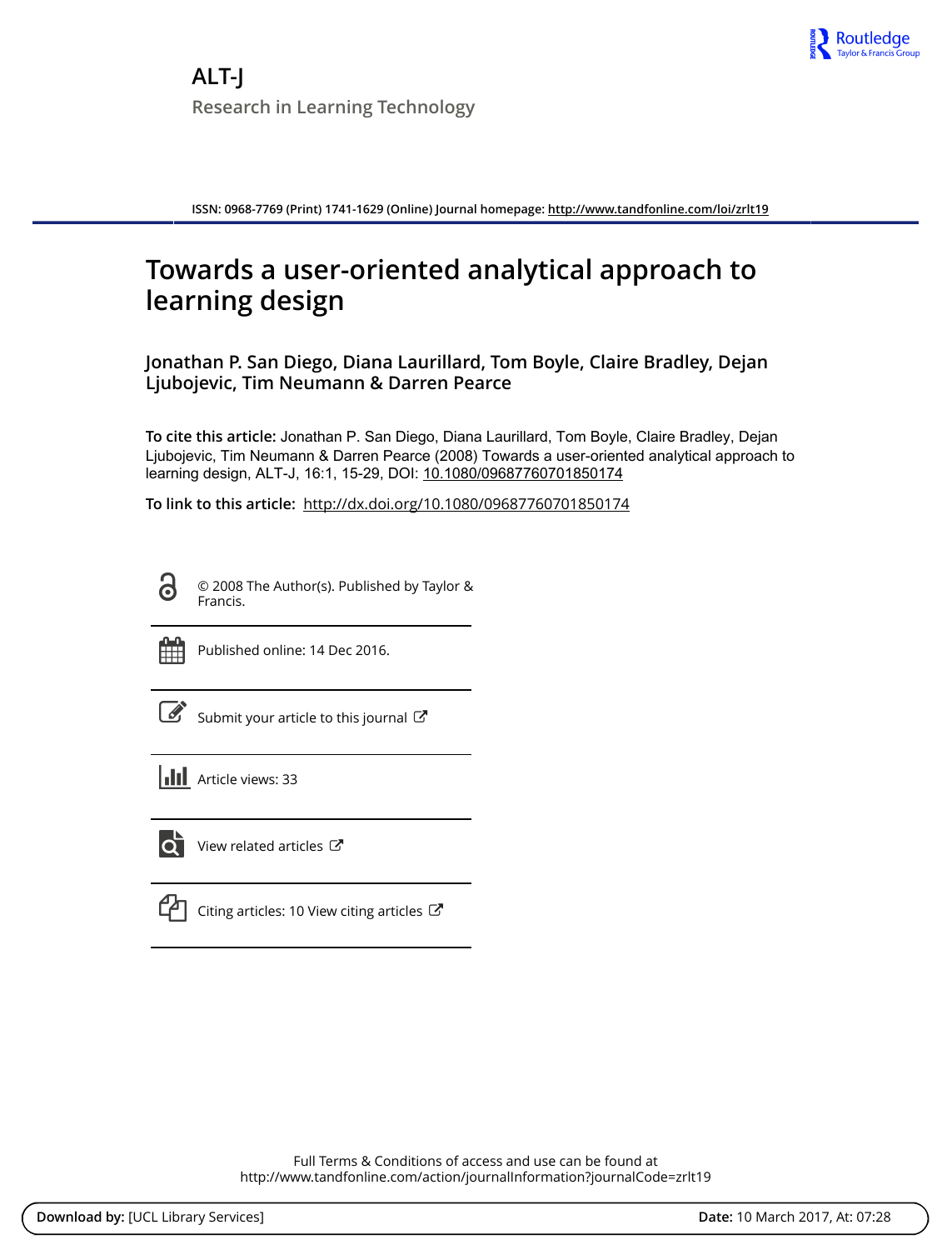# **RESEARCH ARTICLE**

## **Towards a user-oriented analytical approach to learning design**

Jonathan P. San Diego<sup>a</sup>\*, Diana Laurillard<sup>a</sup>, Tom Boyle<sup>b</sup>, Claire Bradley<sup>b</sup>, Dejan Ljubojevic<sup>b</sup>, Tim Neumann<sup>a</sup> and Darren Pearce<sup>a</sup>

*a Institute of Education, University of London, UK; <sup>b</sup> London Metropolitan University, UK*

The London Pedagogy Planner (LPP) is a prototype for a collaborative online planning and design tool that supports lecturers in developing, analysing and sharing learning designs. The tool is based on a developing model of the components involved in learning design and the critical relationships between them. As a decision tool it makes the pedagogical design explicit as an output from the process, capturing it for testing, redesign, reuse and adaptation by the originator, or by others. The aim is to test the extent to which we can engage lecturers in reflecting on learning design, and make them part of the educational community that discovers how best to use technology-enhanced learning. This paper describes the development of LPP, presents pedagogical benefits of visual representations of learning designs and proposes an analytical approach to learning design based on these visual representations. The analytical approach is illustrated based on an initial evaluation with a small group of lecturers from two partner institutions.

**Keywords:** learning design; pedagogy; technology enhanced learning; visual representation of pedagogy; cost of e-learning

## **Introduction**

While it is acknowledged that lecturers should be responsible for new e-learning pedagogies, most have neither the time nor the design expertise to carry out the experimental innovation needed and would greatly welcome advice and guidance. This paper describes a project that has developed a prototype for a pedagogy planning tool that can scaffold the process of learning design innovation. It is designed for lecturers who are experienced in traditional modes of teaching and learning and may have experience of some learning technologies but who need support in making the optimal use of alternative teaching methods for their learners, especially those based on digital technologies. The tool is being designed to build a collaborative online community that enables lecturers to develop and share their learning designs.

Learning design is defined as: 'an application of a pedagogical model for a specific learning objective, target group and a specific context or knowledge' (Conole and Oliver 2006, 5).

A 'learning design' in the context of this project is seen as a multilayered plan, linking aims, learning outcomes, teaching methods, staff and student workload and a schedule of learning activities (see also Beetham 2004). The plan will operate on different levels of description of the learning process, for example:

- $\bullet$  'learning activity' a collection of activities such as reading, discussing, experimenting, etc., intended to meet a specific learning outcome;
- $\bullet$  'session' a set of learning activities intended for a short period of time;

<sup>\*</sup>Corresponding author. Email: j.san-diego@ioe.ac.uk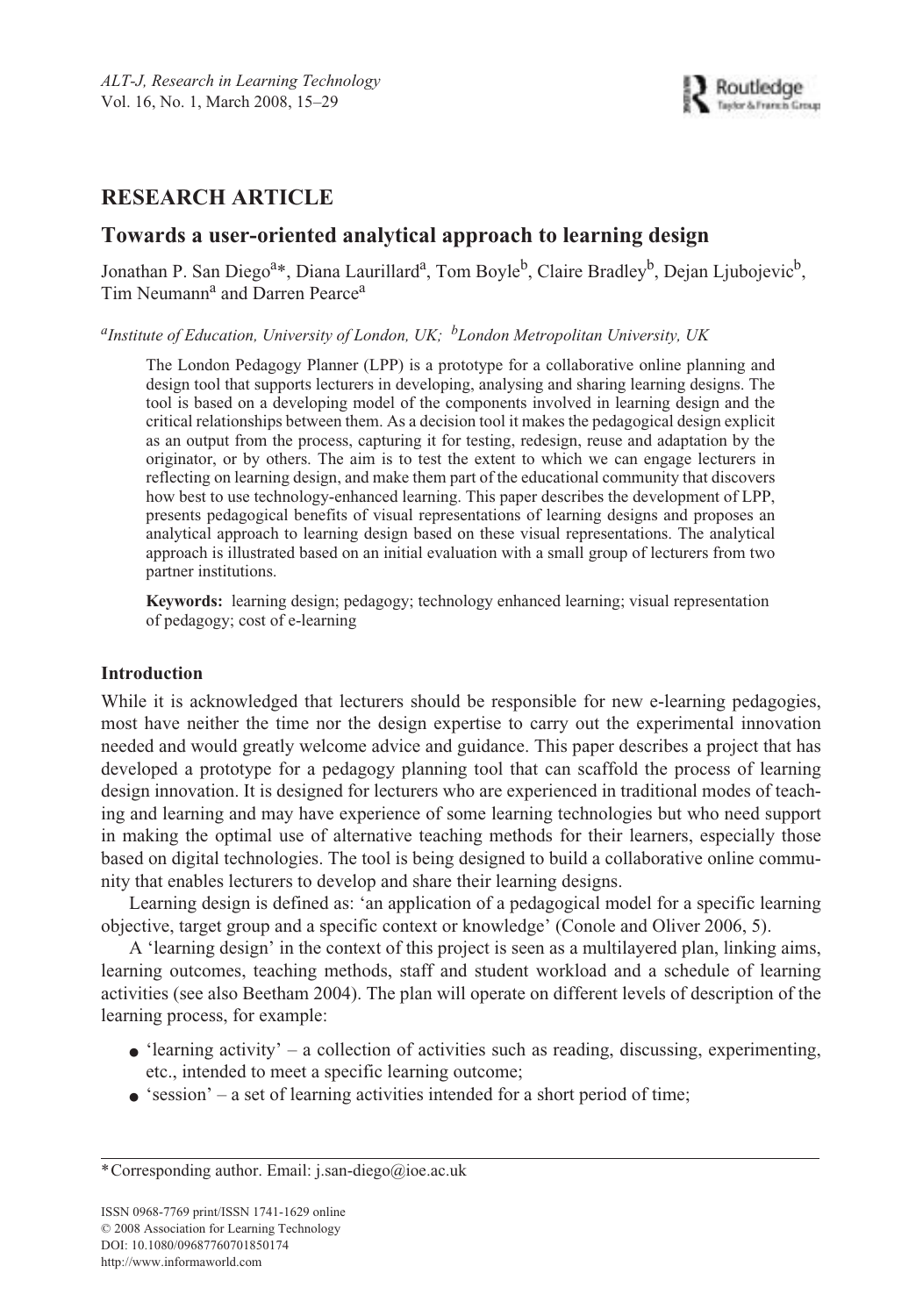### 16 *J.P. San Diego* et al.

 $\bullet$  'module' – a set of sessions making up a unit within a programme leading to an award, e.g. a bachelor's degree.

The intention is that with sufficient support from a specially designed tool that meets their needs and aspirations lecturers will be enabled to lead the exploration and improvement of the new elearning pedagogies.

The following sections review some of the current approaches to learning design and identify the issues and requirements for a learning design system that can support analytical thinking. We then describe the initial technical design and the user-oriented approach taken in developing the London Pedagogy Planner (LPP). Initial evaluation results are presented which show illustrative examples of visual representations used with lecturers' feedback based on interviews and workshops using the current prototype. The paper concludes with a specification for an analytical approach to learning design and the direction of future work.

## **Current approaches to learning designs**

The purpose of a pedagogy planner is to offer a way of enabling teachers to exploit technology while creating pedagogically sound activities, as proposed in the LADIE Report on learning design (Conole et al. 2005). Teachers and lecturers are not typically learning design specialists, and while they may develop expertise in conventional teaching methods, it is much harder to do so for technology-based methods. Despite much localized innovation (Becta 2006; Beetham 2004; Joint Information Systems Committee [JISC] 2007), progress towards mainstreaming technology-enhanced learning (TEL) and optimizing its value is inevitably slow, as teachers lack time, supporting resources or training (Beetham 2004; Britain and Liber 2004). This is a problem that still needs to be addressed (Sharpe and Oliver 2007). The Mod4L project, within the JISC Design for Learning Programme, has reported a wide range of approaches to modelling practice (Falconer et al. 2007), including text, tables, charts, maps and diagrams.

The LPP project has reviewed several ways of representing learning design (see Table 1), each of which have a particular set of pedagogical benefits. However, many of them cover only a partial account of the learning design process. The different approaches presented in Table 1 show several attempts to elaborate the ways teachers think about learning designs. From an analysis of the full range of features offered in these separate approaches we argue that a more comprehensive learning design system could incorporate all of the following features:

- multilevel planning, i.e. course, module, session, activity and object;
- flexible editing and adaptability to users' needs;
- ease of use and simple manipulatable learning design components;
- a way of capturing the context of learning design that can be easily understood, interpreted, evaluated and shared;
- an instantiation of learning designs as a sequence of learning activities;
- support for teacher collaboration;
- alternative forms of external representations, giving lecturers the option to work with structured text or concept-mapping representations, etc.;
- a way of ensuring coherence between each of the components of learning designs such as topics, outcomes, methods, tools, staff resources and student workloads.

Table 1 also enables us to see that there are several important features of the learning design process that remain unsupported by any of these approaches. For example, there is no existing approach that offers default data for learning design components that covers workload of teachers and teachers' plan for students' time. Models of this kind can be helpful for teachers (Agostinho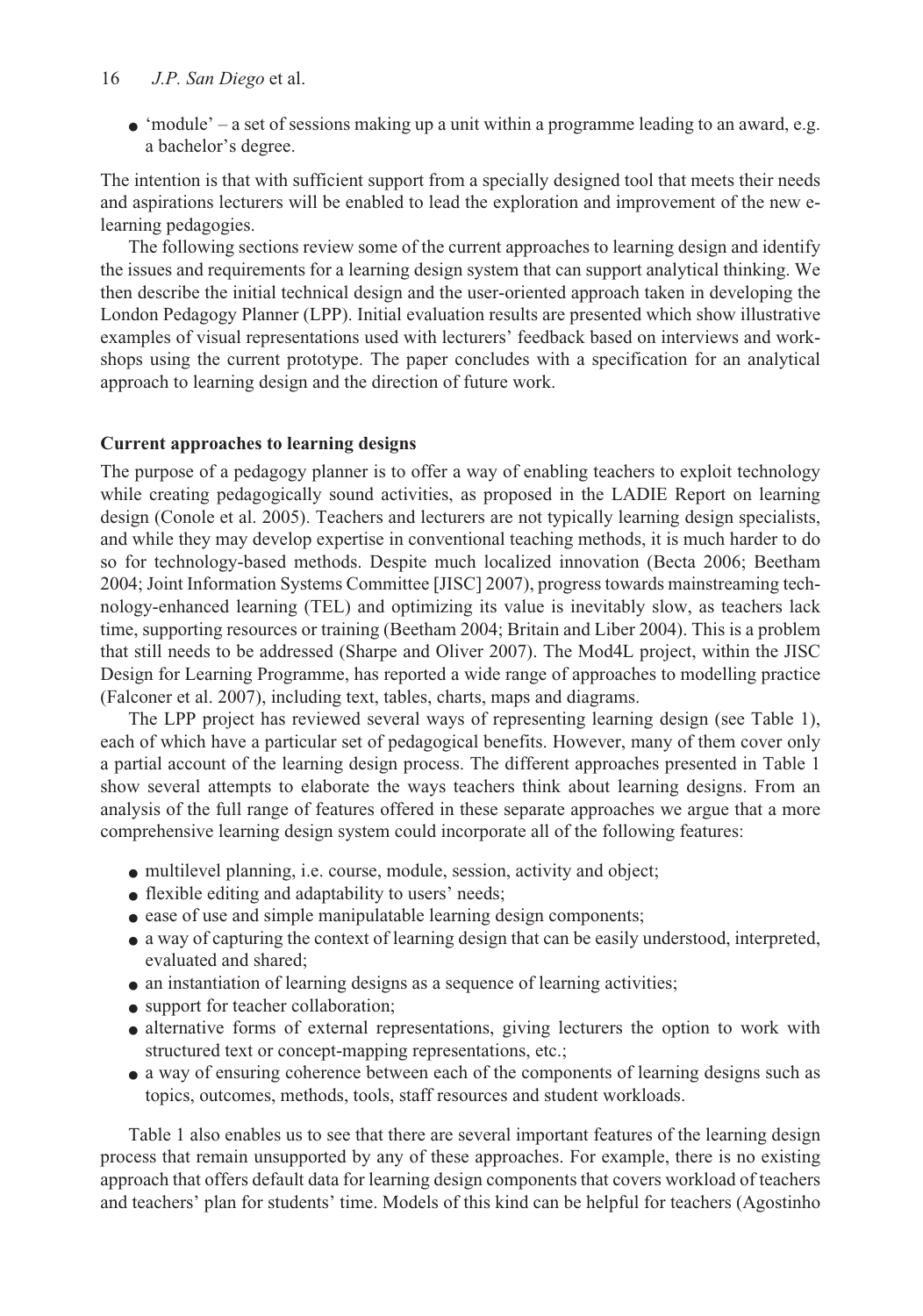| Representations of learning design                                                                                                                                                                        | Pedagogic benefits                                                                                                                                                                                                                                                                                                                                                                                     |
|-----------------------------------------------------------------------------------------------------------------------------------------------------------------------------------------------------------|--------------------------------------------------------------------------------------------------------------------------------------------------------------------------------------------------------------------------------------------------------------------------------------------------------------------------------------------------------------------------------------------------------|
| A text-based course outline typically created<br>using word processors or electronic<br>spreadsheets ('standard' university templates)                                                                    | Lists the basic components required by local institutions                                                                                                                                                                                                                                                                                                                                              |
| A 'tabular' text-based planner which considers<br>issues around the components of learning<br>design (Beetham 2004)                                                                                       | Suggests integration of technology has to be carried out<br>at different levels, i.e. programme, course, session and<br>linking e-learning theories to practice, based on a case<br>study approach<br>Encourages reflection through questions given about<br>issues of some of the components of learning design                                                                                       |
| Structured texts and tables to establish a set of<br>standard 'learning patterns' (Goodyear 2005)                                                                                                         | Establishes a standard vocabulary for distinguishing<br>betweendifferent types of learning design, using a pattern<br>frameworkwith standard features for the different<br>methods, such as learningtasks (e.g. discuss, debate,<br>investigate), organizational forms (e.g. dyad, T-group,<br>project team) and learning environment (e.g. virtual<br>library, chat room, textbook)                   |
| Team-based course design using conceptual<br>mapping techniques (Inglis and Bradley 2005)                                                                                                                 | Specifies components of learning design and the<br>relationship between them at course level<br>Informs a sequence of topics and outcomes within a<br>course - provides a 'synoptic' view of a course<br>Makes relationship between components                                                                                                                                                         |
| A workflow diagram of a runnable of activities<br>at the session level sequence (Dalziel 2003)                                                                                                            | Creates a runnable representation of a sequence of<br>learning activities, particularly for collaborative learner<br>experiences<br>Also offers a learner monitoring environment<br>visualization that shows which activity learners are<br>interacting with at a particular point in time                                                                                                             |
| A concept mapping technique with text as<br>annotation of sequences of learning objects<br>with references to pedagogic patterns (Carle,<br>Canny, and Clancy 2006)                                       | Shows learner-centred courses along with the patterns<br>that inspired the design<br>Captures instructional expertise in a useful way for others<br>Encourages experimentation with, and adoption of, best<br>pedagogic practice<br>Guides teachers in framing course goals and refining<br>courses to meet them<br>Offers a cohesive framework applicable across a range of<br>instructional settings |
| A decision-making system based on 'expert'<br>models that uses the notion of a learning<br>activity that revolves around context, learning<br>and teaching approaches and tasks (Conole and<br>Fill 2005) | Provides a structured resource to plan, scope and cost an<br>activity<br>Helps to reduce the time and easy-to-use<br>Provides guidance, which is not prescriptive<br>Adapts for customization to the local context<br>Provides a comprehensive resource of relevant material<br>and database for activities                                                                                            |
| A web-based wiki type approach to reconciling<br>contextual issues and to providing guidance to<br>technology use (Masterman and Manton 2007)                                                             | Offers guidance, links to research summaries, examples<br>for using e-learning teaching methods<br>Community generated terminologies and guidance                                                                                                                                                                                                                                                      |

| Table 1. | Current representations of learning designs. |  |  |  |
|----------|----------------------------------------------|--|--|--|
|----------|----------------------------------------------|--|--|--|

2006) who use such external representations of learning design as: (i) aids for communicating and discussing pedagogical ideas; (ii) a way of capturing an implemented design; (iii) support for analysing and reflecting on a design; (iv) instant access to informative ways of understanding the pedagogic approach (Cameron 2007). For example, there are some lecturers who in their practice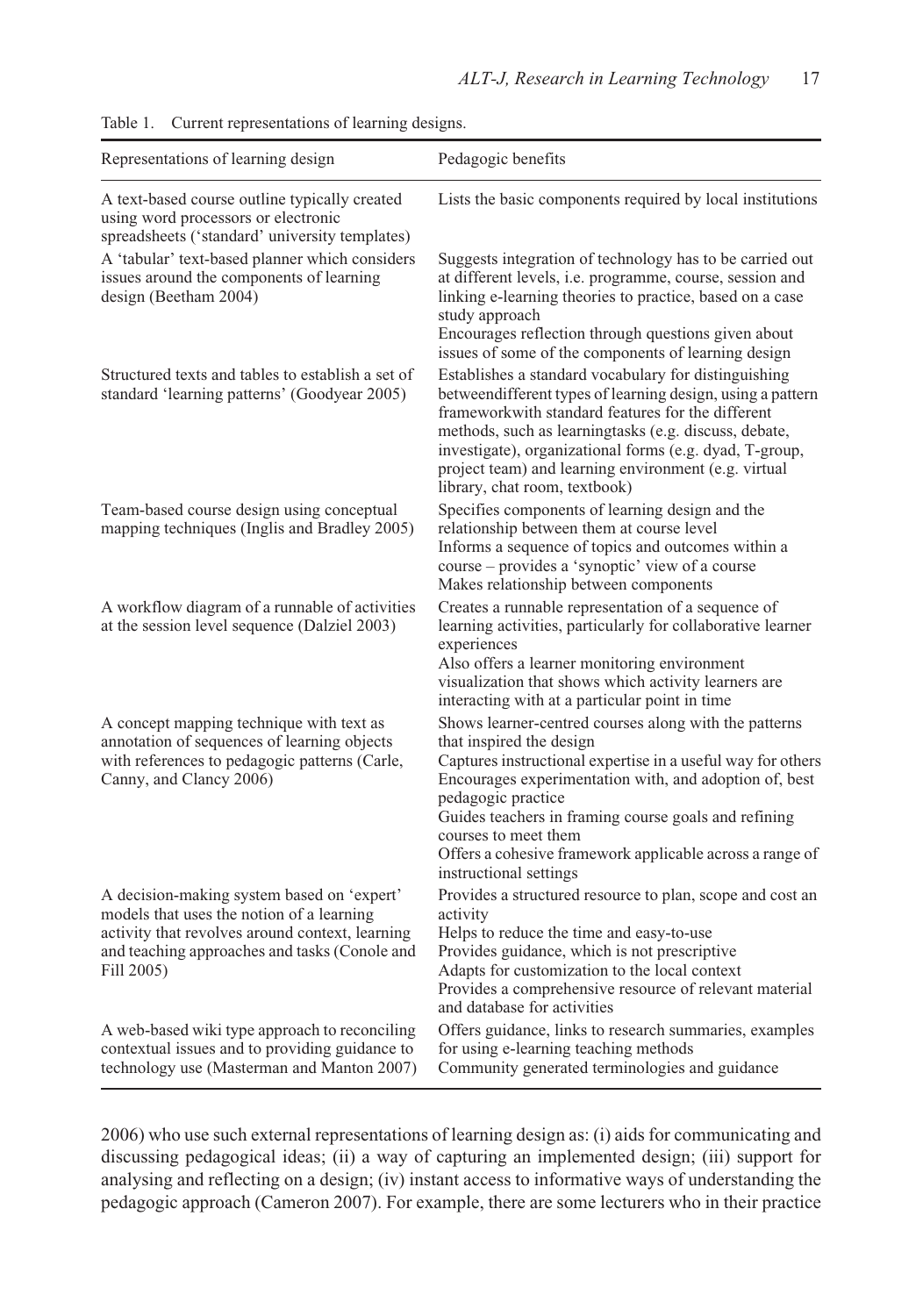translate the course design into a 'weekly schedule' based on their professional judgment (Inglis and Bradley 2005). It is important to explicitly show a model that can help teachers reflect on the timings they intend for learners and how, for example, their choice of teaching methods impacts on their workload and students cognitive activities (Laurillard 2006).

A second omission relates to the need to be able to contextualize a 'runnable' design by linking it with a corresponding 'inspirational' design, and there is no support given to lecturers that aims to help them in making this link (Falconer et al. 2007) nor one that operates at different levels, i.e. programme, course, session (Beetham 2004).

Based on these analyses, the LPP project claims to construct a more comprehensive tool to support leaning design.

## **Issues and requirements relevant to modelling learning design**

The LPP project began by interviewing lecturers about their current approaches to course, module and session design. We then used storyboard and initial prototypes of the LPP tool as a way of both emulating their current practice and engaging them in a more reflective design process. This iterative user-oriented design approach (described in more detail in later sections) gave us the means to elicit a more detailed set of specifications for the LPP tool.

- *Pedagogic issues.* One of the basic principles of design in educational technology is that topic aims need to be linked to learning outcomes, to assessment methods and to the intervening teaching methods. Whilst many of the existing systems support listing of components of learning design, they are often defined separately in the documentation. It would be helpful, therefore, to offer a mapping option to make explicit links between these features once they have been defined.
- *Contextual and cultural issues*. Different institutions and departments use different terminologies for the features in a learning design. The unit of design may be referred to as a 'programme', 'course', 'module', 'session' or 'unit', and each of these can refer to widely different timescales of learning activity. The word 'lecture' can be interpreted quite differently according to local custom. Team teaching may be common in one institution, rare in another. A pedagogy planner must be adaptable and flexible, therefore, if it is to fit institutional requirements.
- *Representation and visualisation issues*. It is important to provide visualizations of the inputs to and outputs from the design process that prompt lecturers to reflect on their practice. Lecturers have different preferences for ways of representing the implications of their decisions and we need to experiment with a range of choices as the different stages, e.g. concept maps, lists, text, flowcharts, diagrams, schedules, charts, tables, pie-charts, etc.
- *Balance of control over data*. Lecturers need to input their own data if they are to engage fully in the process of designing learning. However, they must also find it very quick and easy to make sense of the process and complete a draft design. To this end, the tool offers default data at every opportunity (e.g. pre-selected teaching methods, default number of staff hours to prepare a 1 hour lecture or an online discussion, default proportion of learner time spent on different cognitive activities for each teaching method). All the default data offered must, of course, be easily editable by the user to fit their own context.
- *Flexible database design.* The data on definitions of components and their parameterized values are held in a database. The database design reflects the links between the components and enables users to begin at any stage in the design process. Each decision overwrites default data or earlier decisions and each stage calls on the most recent entry for that data item – if a teaching method is added at the 'scheduling' stage, for example, it will appear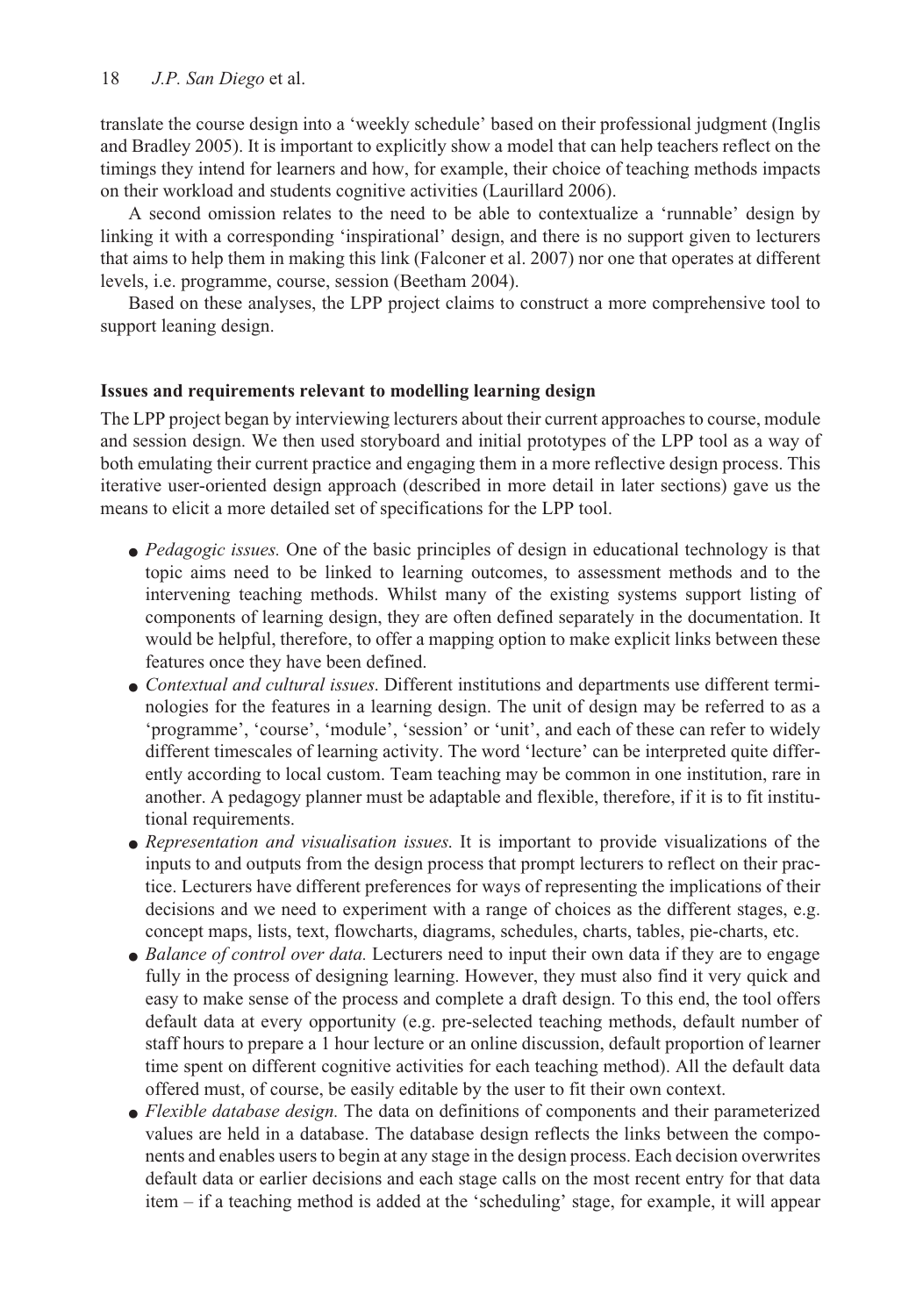in the list of teaching methods in the 'module outline' stage, with default data on staff preparation time ready for use or for editing. This flexibility is essential, because lecturers continually iterate between the different levels of granularity of their learning design and have different preferences for where to begin.

● *Ownership*. The pedagogy planning tool is for lecturers' own use and it should be their decision whether any part of their learning design is made available to peer teachers and managers. It is designed to also be used as an online collaborative model with a team of lecturers working together on a master copy and progressive versions. There is a concern, however, that the tool intended for lecturers' personal use may be taken over by managers as an administrative tool. It could be used in this way, with appropriate safeguards, but begins as a tool that uses authentication and permissions that are personal to the user.

This set of issues contribute to the requirements for developing a pedagogy planner tool. Thus the main functions of a pedagogy planner are to support the following.

## *Planning*

Ensuring that all the components of learning design (such as educational aims, learners' needs, learning activities and intended outcomes) are addressed and are compatible with each other, at different levels of description, which may be defined as course, module, session or learning activity.

## *Decision-making*

Helping lecturers make decisions by feeding back the implications of one decision on another part of the process, using an inspectable and editable model of the internal relations between components, and representing their resulting design in a clear way.

## *Progressive innovation*

Linking each decision to relevant online advice on learning design (such as the community-generated advice being developed in the complementary JISC-funded Phoebe project<sup>1</sup> in the UK) online learning object repositories (e.g.  $JORUM<sub>1</sub><sup>2</sup> OpenLearn<sup>3</sup>$  and RLO-CETL<sup>4</sup>), case studies (e.g.  $CDE<sub>2</sub>$ ,  $TLRP<sub>1</sub>$ <sup>6</sup> Becta<sub>r</sub><sup>7</sup> JISC<sub>i</sub><sup>8</sup> NIACE<sup>9</sup> and  $HEA<sup>10</sup>$ ), learning designs (from the D4L programme<sup>11</sup>), distillations of educational research findings (e.g. TLRP briefings, JISC briefings, Becta reports, HEA summaries and searches on journals) and any local information about learner needs (e.g. feedback surveys and examiners' reports).

## *Analysis*

Inspecting and editing the explicit model of internal relations (e.g. the allocation of staff time for preparation and presentation of each teaching method used; the proportion of different cognitive activities that a selected teaching method facilitates) and comparing the effects of different learning designs (e.g. how the use of different teaching methods affects staff workload and cognitive activity).

## *Collaboration*

Building a community of practice, where lecturers can discuss and share learning designs, learn from each other and build on each others' ideas.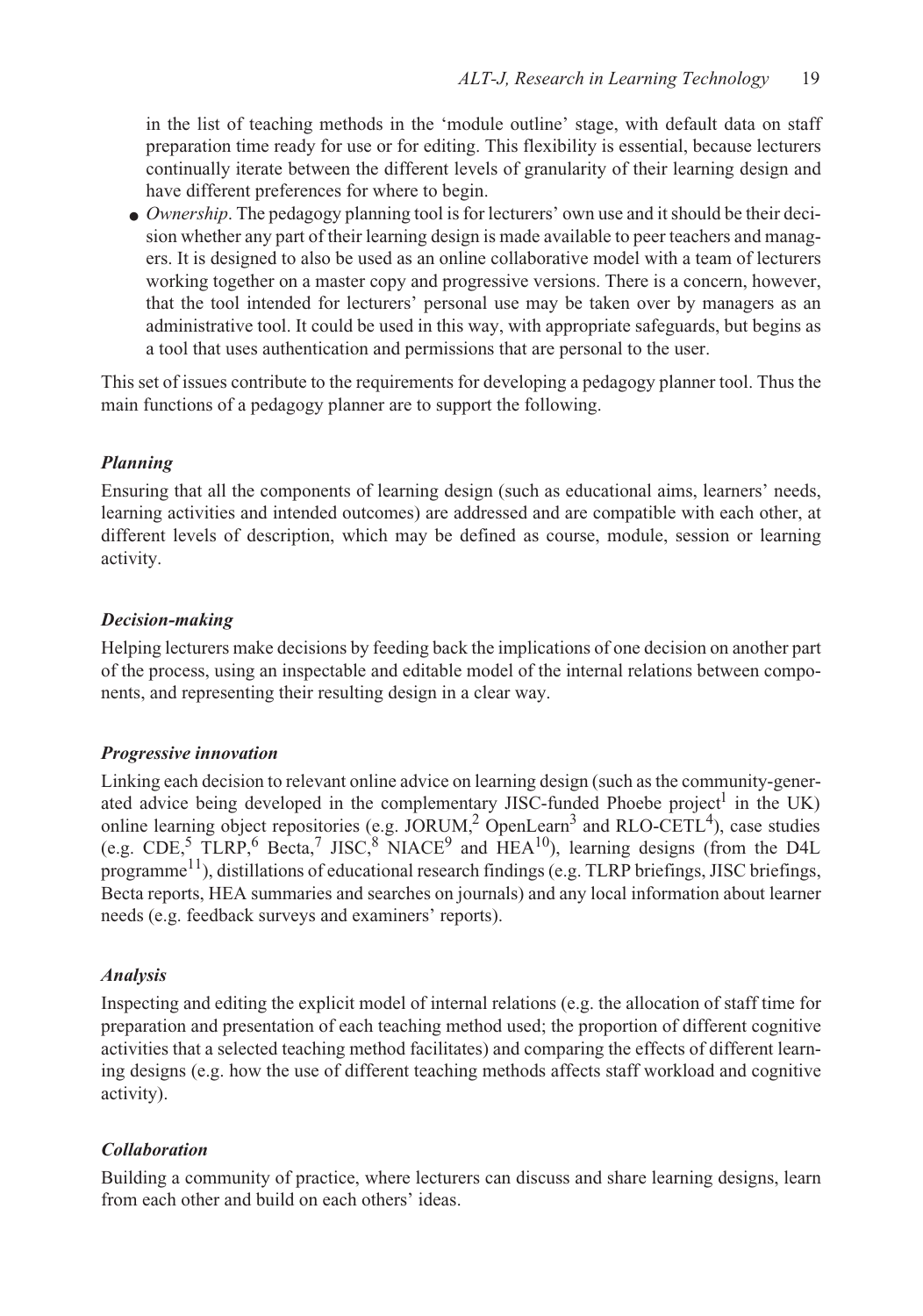#### *Administration*

Allocating lecturers' time, learners' time, estimating comparative costs, publishing schedules for modules or sessions and producing module level planning for administrative purposes.

#### **A user-oriented approach to developing requirements**

To be able to build a pedagogy planning tool that lecturers would actually use it was essential to involve them in the design and development process throughout the project. A small group of lecturers from the two partner institutions were funded to take part as informant-practitioners (Conole et al. 2004; Laurillard and McAndrew 2003; Oliver et al. 2002). The design of the first prototype began with a set of interviews with five informant-practitioner lecturers from partner institutions. The participants were chosen based on their experience in using learning technologies within their teaching. The interviews covered their practice in designing learning with and without technology. From these interviews it was clear that lecturers plan learning in different ways, starting from different levels of description of the learning process, although most used only word processing tools and a text-based plan. The interview confirmed the issues identified above and also generated some other requirements related to interface manipulation and interface representations (and usability, which will not be covered in this paper).

The development of the tool focused around the design issues identified from different data sources. The analysis of data from initial interviews and existing literature provided the initial prototype design for the basic functionality needed for a planning tool. This was implemented first as an Excel spreadsheet, to test the selection of learning design components, the validity of the relationships between them and the idea of a systematic approach to modelling learning design. The next prototype was developed from this using the Director multimedia authoring software, to test the form of the visual representations to be used in the interface. Having validated the basic functionality and interface representations, we then re-implemented these specifications to build the full prototype in Java.

An Agile method of development was adopted that includes iterative phases of design, development and evaluation (Boyle et al. 2006). The technical team responsible for development of the tool met regularly to discuss design issues emerging from trials with lecturers and to decide design priorities to address them. Several versions were released to the project team through a 'Google group' site for discussion and suggestions for changes. The site served as a way of documenting the features for each release, the discussion of results and the record of successive versions. For each phase of development trials were carried out with the lecturers linked to the project, first as a storyboard using PowerPoint, with notes pages for each slide to gather comments and answers to specific questions. Once the design has stabilized the next version of the prototype is developed and tested in one-to-one or workshop sessions, gathering as much data as possible about the users' reactions and further requirements.

The design and development of the pedagogy planning tool proceeded from that point as a continually iterative process of 'interview – storyboard – feedback comments – prototype – observation of trial use – revision – new prototype'. At each stage the feedback affecting design of the tool was recorded and reported in interim project reports. In this way we have successively refined the description of user requirements and the prototype versions of the pedagogy planner tool.

#### **The proposed approach to learning design**

As part of the JISC 'Design for Learning' (D4L) programme the Mod4L project has examined a range of practice models to determine how best to describe a formalized approach to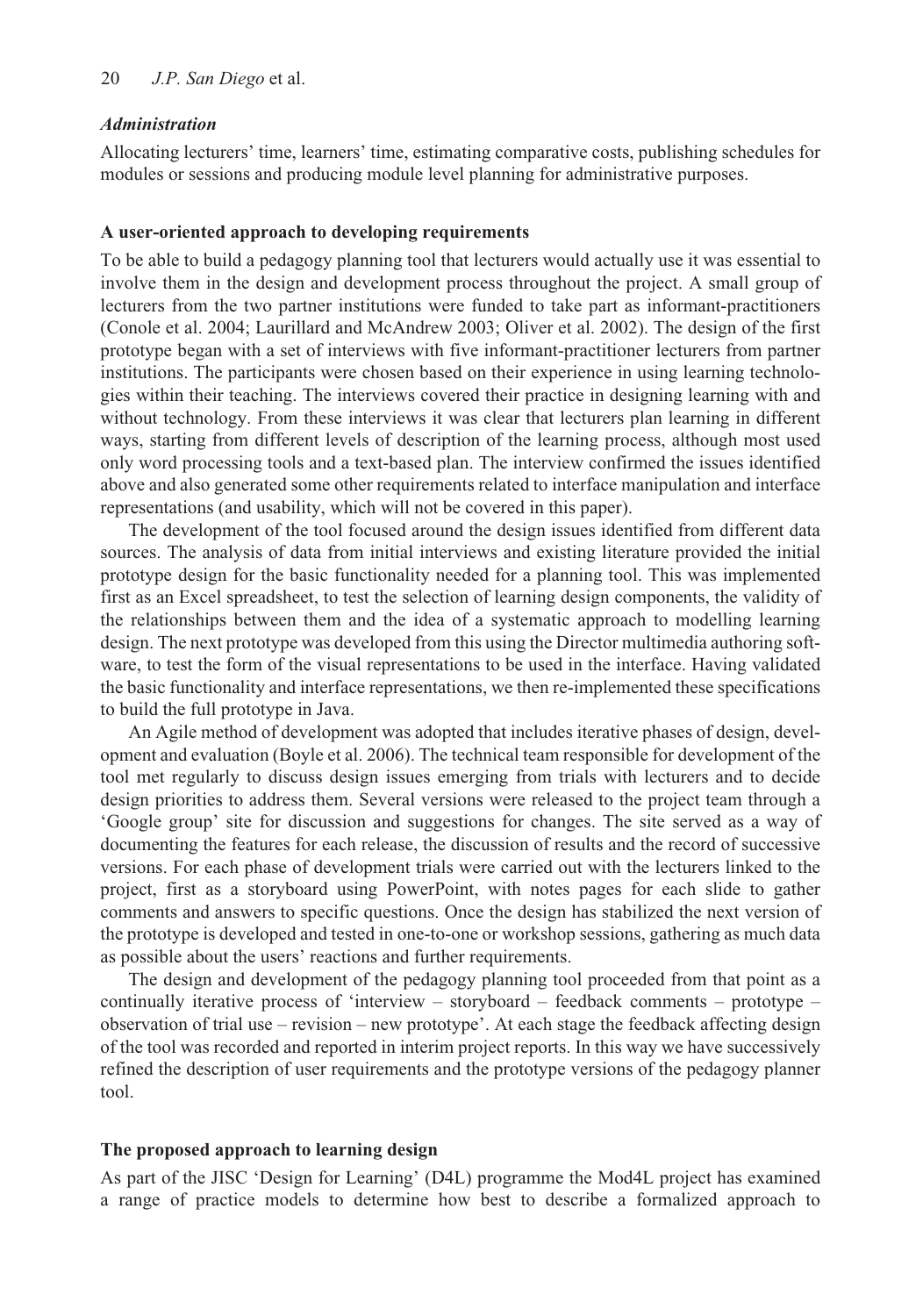learning design. The framework for the 'generic form of a learning design' includes attributes such as 'the forms of learning outcomes sought and achieved, e.g. forms of knowledge acquisition, skills, understandings', 'the role of technology, e.g. need for specialised software, custom tools, communication requirements, processing needs, etc.' (Falconer et al. 2007). The proposal for the LPP was to cover the majority of these attributes, but to specifically exclude attributes such as access to technology or course information to prospective learners in order to focus on the design of learning itself. The rationale for the project was that lecturers need practical assistance in understanding how best to design activities for their learners, given the intended outcomes, the nature of the student body and the learning environment (Beetham 2004).

It was important that the learning design process should produce a working product, as this made the time spent worthwhile. To be able to do this the pedagogy planner tool had to make use of a model of the components of learning design and their interrelationships and link its output to a runnable learning design environment. LAMS (Learning Activity Management System<sup>12</sup>) was chosen as the most highly developed environment of this kind currently available. The planner tool was conceived as a series of decision stages relating to the standard components of learning design as defined by the lecturers' module design templates already in use in their institutions. The model underlying the tool was conceived as a simple mapping between components, standard definitions of the principal parameters for each teaching method or learning activity and default values for the principal resource parameters of staff time and student time needed. The model is inspectable, as a table of values or as a map of links, and is editable at each stage of the decision process.

The pedagogy planner tool is designed to offer a support tool for the kind of blended learning design that lecturers need to carry out, from the initial curriculum requirements, learner needs and resource constraints to e-learning activities in use by their students. The design is also aimed to allow well-developed existing tools and theoretical frameworks to be embedded or integrated with the tool (e.g. LAMS). It is designed to produce runnable learning designs that embrace new technology.

The underlying principle of the pedagogy planner tool is to use current good practice to create and check the relationships between the different aspects of the user's input (e.g. balancing learners' resource and teaching time; linking topics, outcomes, methods, and assessments; supporting decisions on sequencing and scope of topics; testing designs based on pedagogical frameworks; providing exemplars and links to existing web-based resources). It is intended to address the issues identified in the previous section, such as providing enough flexibility to adapt to the needs of educational lecturers in different departmental and institutional contexts while enabling the sharing of expertise across contexts.

Modelling the detail of the learning design in terms of the time required of both staff and students involves a series of decisions, all of which are optional because they have default data pre-assigned:

- select teaching methods (TMs);
- define maximum group sizes for relevant TMs;
- estimate staff preparation and presentation time needed by TM;
- define proportion of development that will reuse existing materials;
- distribute learner's time over TMs;
- define ratio of cognitive activities by TM;
- inspect resultant staff workload;
- divide staff workload between senior and support staff;
- inspect plan for resource deployment across module.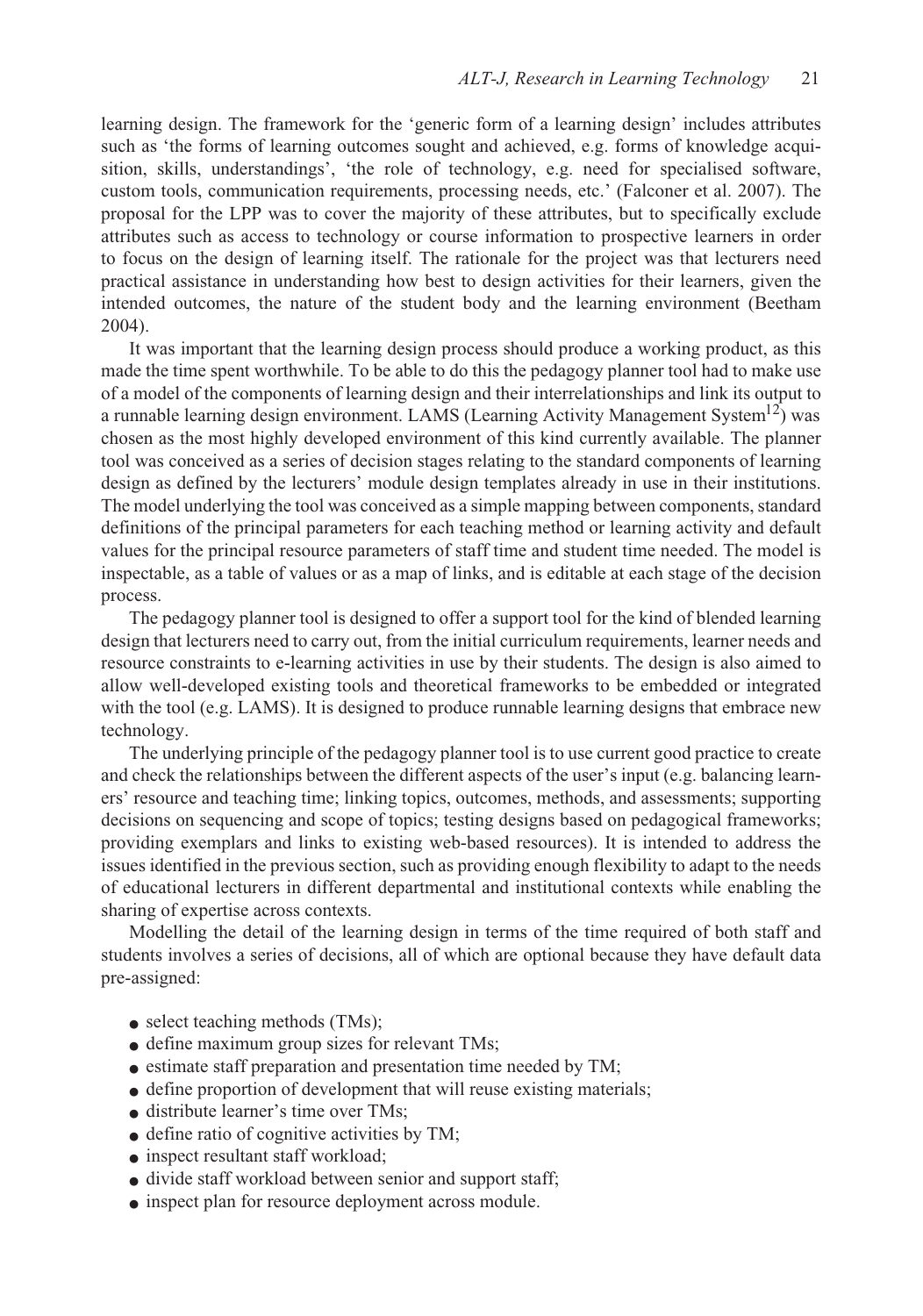#### 22 *J.P. San Diego* et al.

The structure of the model is a simple, logical relationship between the parameters (e.g. if the module has 50 students and the group size for a tutorial is defined as 10, then the module will have 5 tutorial groups). The default parameters are exactly that – 'tutorial' group sizes range from 2 to 30, for example, so these parameters will often be edited for the local context. Making the results of design choices inspectable in this way has proved to be an illuminating process for lecturers, who begin to discover why they feel overworked. They have also discovered their unrealistic expectations of the time specified to be spent by their students.

#### **The illustrative models with lecturers' feedback**

The different tools and systems reviewed in the previous section have not shown many examples on how the tools support teachers' analytical approach about their decisions in the learning design process. For each type of decision in the planning process it is important to test its feasibility in terms of appropriateness for lecturers and for interpretability (see also Laurillard, Boyle, et al. 2007; Laurillard, San Diego, et al., 2007). There is no space to discuss here the full list of models implemented in the LPP, but we can illustrate some of the models of the LPP with some of the evaluation results gathered through workshops, observations and feedback comments. First, we give an example of workshop data collected to show the feasibility of an analytical approach to learning design, then we illustrate how the analytical approach worked with the lecturers in terms of representations of allocation of time to teaching methods and resultant cognitive activities, mapping of different components of learning design, how scheduling of topics are mapped to outcomes, selection of learning design based on learners' needs and the default taxonomy of learning design and annotations of the activity sequence.

Several one-to-one observations were carried out with the lecturers associated with the project, but in order to evaluate the tool with larger numbers we also used workshops of up to 20 lecturers at a time. The aim was to find out whether the tool prompts lecturers to analyse a learning design using visual representations of their decisions in the process of design. In the workshop setting each user worked on their own design, answering questions on a worksheet as they progressed. The worksheet items correspond to the functionalities being tested. For example, in Figure 1 item 2 records the lecturer's feedback on the feature that distributes time to teaching methods.

The interim evaluation with lecturers to date suggests that lecturers appreciate the value of a systematic approach to modelling their learning design, making their decisions explicit and editable.

1. Click the different tabs (i.e. teaching methods, link and schedule). Tell us your impression on the different aspects of Learning Design given.  $4u<sub>1</sub>$ Confrond Attana! attendance, provides useful food Hours breakdown 2. Click 'teaching methods tab', Fill in the 'hours-column' for each of the default teaching methods. Observe the changes within the table. What does this process mean to you? reflection ten 7 تالية 3. After having allocated time for each method and reaching the 'target number of hours', Click on the 'expand button'. What could you infer about the distribution of cognitive activities based on the time you allocated? Lecturia *Dispressionate* wind. 砥 4. Click the 'link tab'. Enter at least two topics and the respective outcomes, by typing in the 'create topic text field' (after entering text, click the 'create topic button'). You can link a topic to respective outcome/s by clicking-hold on the 'yellow bar' for a topic you wish to start with then dragging the mouse toward that outcome. What does this experience mean to you?

Figure 1. Worksheet data from a workshop participant.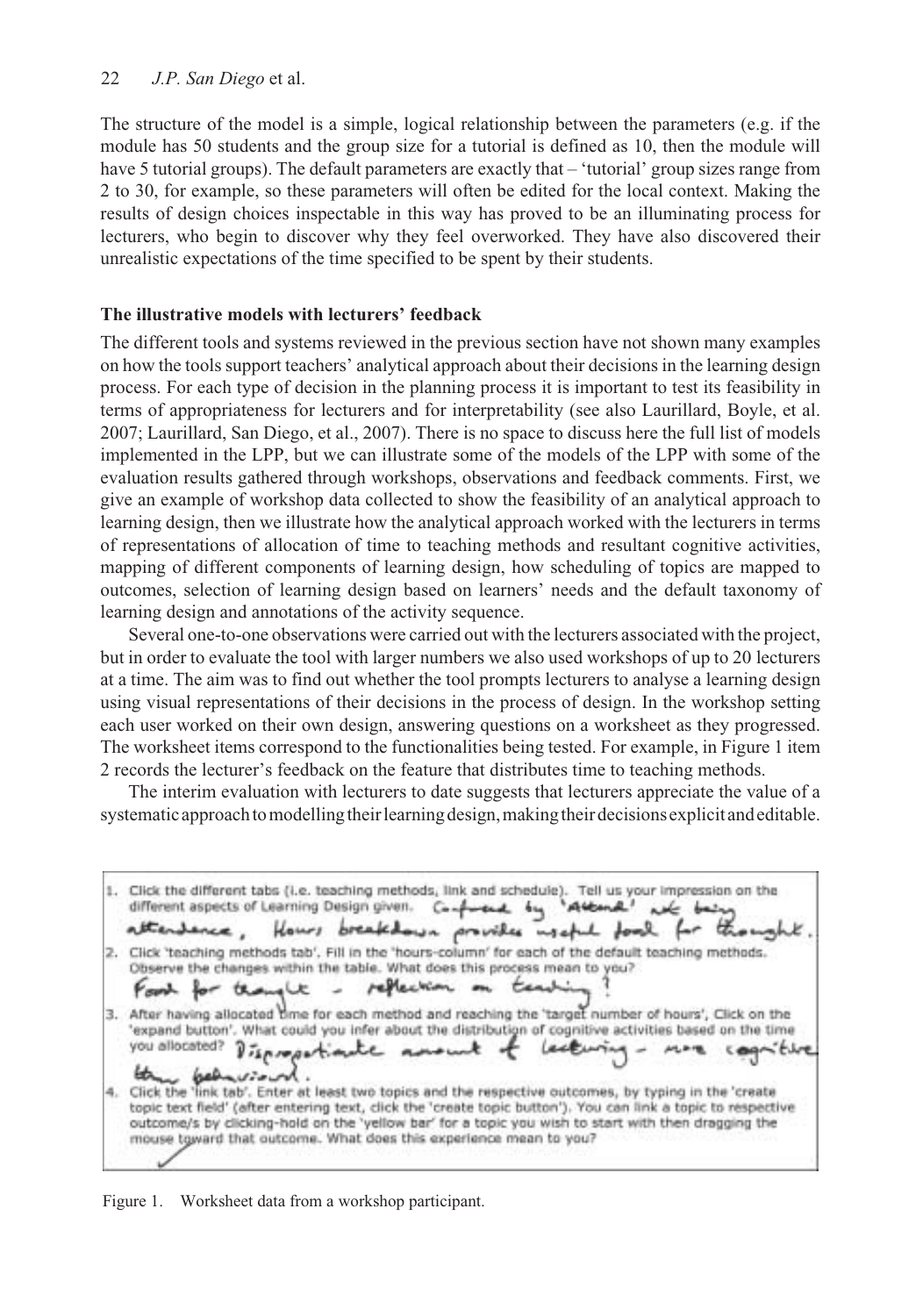In the workshops conducted so far 42 out of 51 (82%) of the participants agreed that the pedagogy planner is a worthwhile development, while 3 out of 51 did not agree, 2 out of 51 were unsure and 4 out of 51 gave no response. 28 out of 51 participants were willing to be contacted for follow-up on their feedback, while 13 out of 51 were willing to be contacted for future user testing.

The following are extracts from the lecturers notes that show the kinds of analytical thinking for each of the examples of the representations of their learning design process.

#### **Planning at the module level**

Figure 2a shows how the teacher has distributed the total credit hours (100) among the teaching methods they have elected to use (lectures, tutorials, Tutor Marked Assignments and online asynchronous conferencing). Each teaching method has default data on the proportion of cognitive activities it elicits in learners, e.g. 'lecture' elicits mainly 'attention'. While engaging on this part of the planner one evaluator commented on its value as a way for teachers to pass on their learning designs: 'Would also think about it as a hand-over tool from one module convenor to another'.

Figure 2b illustrates how the teacher has shifted some of the time allotted to tutorials and lectures to online asynchronous conferencing. A pop-up box offers a link to a research summary that provides the basis for the default data for tutorials and online conferences. The planner automatically calculates the learner experience, given the hours for each teaching method. The planner automatically puts in the learner experience data and calculates the new distribution across the total hours. One lecturer during a hands-on workshop commented: 'I am not asking them (students) to do things on their own … I have changed those (timings) … It does make you think, doesn't it?'

A different kind of representation is the mapping between components, e.g. to ensure appropriate linking between topics and outcomes. After having entered topics and learning outcomes, by 'drawing' a line using the mouse the teacher can ensure mapping between components (e.g. topics listed on the left side of Figure 3 to selected outcomes on the right). It becomes very obvious if there is a learning outcome that is not covered, which forces consideration of whether it should be, and if so how. Teachers often want larger text boxes to describe topics and outcomes, so these can be entered and recalled as rollover text. One tutor commented: 'The mapping principle is sound, and multiple mappings are important – really nice and visual'.

The schedule interface in Figure 4 shows topics listed in the top part, automatically inherited from Figure 3. Beside the list is a 'calendar-like' visualization, below which is a visualization for the outcomes previously linked to those topics. The tool then offers the functionality to schedule which topics are to be covered in which weeks: clicking on a 'cell' for a topic also highlights the corresponding 'cells' for the linked outcomes for each week. With this visualization lecturers may reflect on the number of learning outcomes they are asking learners to tackle within a week. If they seem unbalanced they can easily edit the schedule by clicking and dragging boxes representing topics. Commenting on this functionality one tutor reported: 'I like this very much, because it's mapped in my topics for me and it's showing me them in weeks and it's showing where they can overlap'.

#### **Planning at the session level**

Having identified the learners' needs, the teacher can now select, from several possible learning designs, the one they wish to pursue in order to investigate existing examples on which they might build (Figure 5). As one tutor commented: 'It encourages thinking outside the current teaching box and therefore [the use of] other methods'.

The session plan for learners' activities can be implemented as an activity sequence in LAMS, which then runs online, managing the student group through their individual and collaborative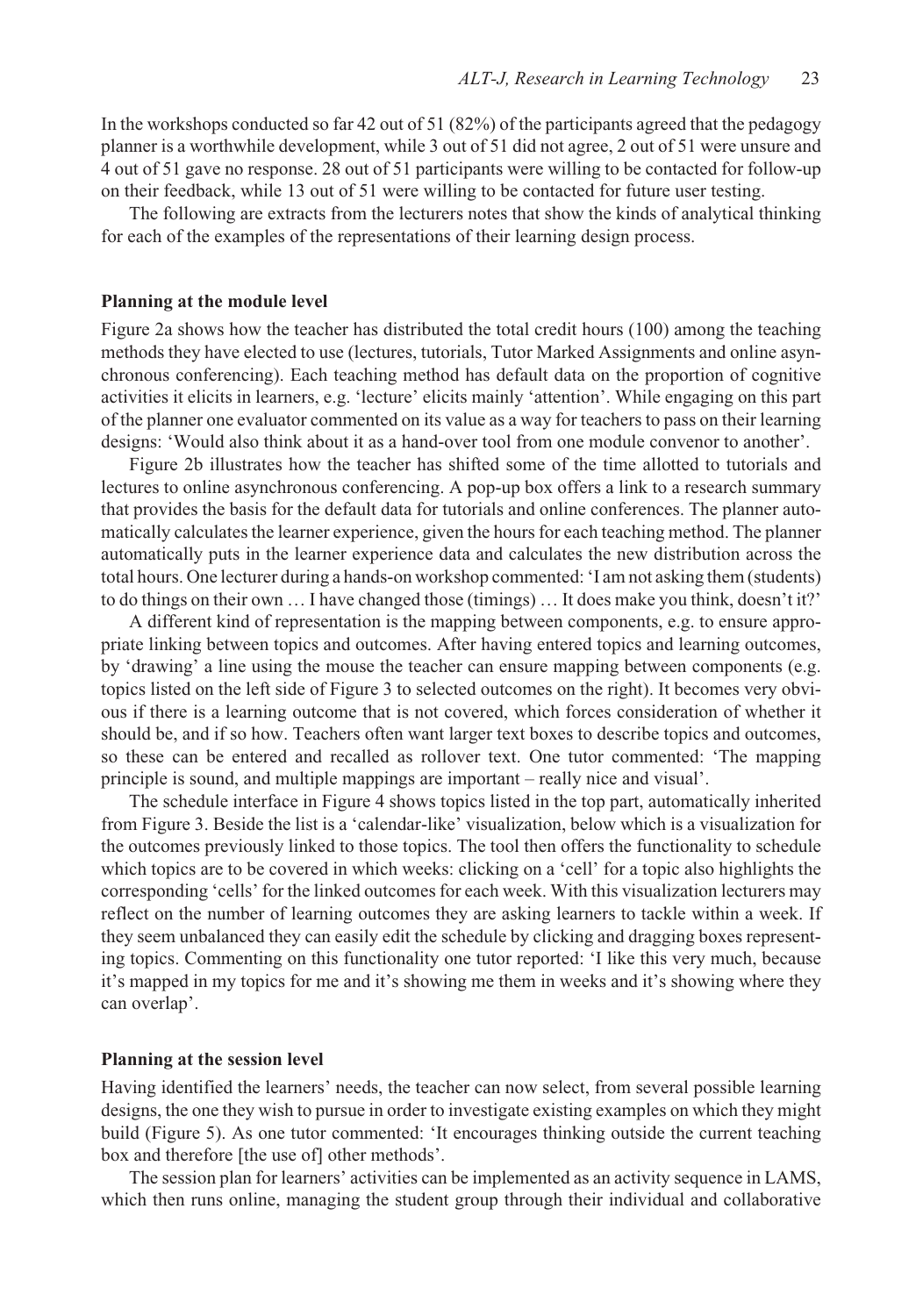|                                                                                                                                                                          |              |           |                | <b>HOSLAJI 4</b>                                     | <b>MIXAXE 3</b>  | MODAE 3    |
|--------------------------------------------------------------------------------------------------------------------------------------------------------------------------|--------------|-----------|----------------|------------------------------------------------------|------------------|------------|
| Properties Teaching methods<br>Links.                                                                                                                                    |              | Aliccate  |                |                                                      |                  |            |
|                                                                                                                                                                          |              |           |                |                                                      |                  |            |
|                                                                                                                                                                          |              |           |                | Distribution of learner time on cognitive activities |                  |            |
| Create(Add Teaching method)                                                                                                                                              | <b>Hours</b> | Attention | <b>Inquiry</b> | Discussion                                           | Fractice         | Production |
| Luctures                                                                                                                                                                 | 20           | $20 -$    |                |                                                      |                  |            |
| Tutoriale                                                                                                                                                                | 30           | з         | 3              | 24                                                   |                  |            |
| Tutor-Marked assignments (TMAs)                                                                                                                                          | 50           |           | 15             |                                                      | 10               | 25         |
| Online Asynchronous conferencing                                                                                                                                         | $\alpha$     | o         |                | o                                                    |                  |            |
| <b>Total hours</b>                                                                                                                                                       | 100          | 23        | 18             | $^{24}$                                              | 10               | 25         |
| <b>Target hours</b>                                                                                                                                                      | 100          |           |                |                                                      |                  |            |
|                                                                                                                                                                          |              |           |                |                                                      |                  |            |
|                                                                                                                                                                          |              |           |                | Distribution of learner time on cognitive activities |                  |            |
|                                                                                                                                                                          | Hours        | Attention | Inquiry        | <b>Discussion</b>                                    | <b>Practice:</b> | Production |
|                                                                                                                                                                          | 10           | 10        |                |                                                      |                  |            |
|                                                                                                                                                                          | 1D           | 1         | 1              | 庄                                                    |                  |            |
|                                                                                                                                                                          | 50           |           | 15             |                                                      | 10               | 25         |
|                                                                                                                                                                          | 30           | 9         |                | 21                                                   |                  |            |
|                                                                                                                                                                          | 100          | 30        | 16             | 29                                                   | 10               | 25         |
| Create/Add Teaching method<br>Lectures<br>Tutoriala<br>Tutor-Marked assignments (TMAs)<br>Online Asynchronous conferencing-<br><b>Total hours</b><br><b>Target hours</b> | 100          |           |                |                                                      |                  |            |

Figure 2. Allocating time to teaching methods and resultant cognitive activities. This figure also shows 'a pop-up text' as a user-specified functionality on how a link to online advice can be presented in the interface. Lecturers can then opt to 'expand' the allocation of hours in terms of the different cognitive activities they elicit. Lecturers have access to default online definitions of the cognitive activities given. For example 'attention' as the learning activity elicited when learners are passive, in comparison with 'discussion', meaning that for this learning activity learners spend some time listening but a much greater proportion in active preparation for or participation in or reflection on discussion.

activities or directing them to conventional offline activities (Figure 6). Teachers can annotate the sequence representation in the LPP, which can give guidance on different types of tool for a particular activity from the community-owned resource bank, which evaluators of the 'Phoebe' prototype planner tool have found particularly useful: 'The types of content – not come across anything that does that type of thing before, things that people do need to think about but don't always do'.

## **Concluding points and future research: groundwork towards a user-oriented analytical approach to learning design**

The LPP is based on a model of the critical relationships between the components of learning design and aims to make the use and development of this model accessible to lecturers. The underlying model is itself a representation of current theoretical frameworks for learning design. We have seen that the interface design for the component features, while still needing further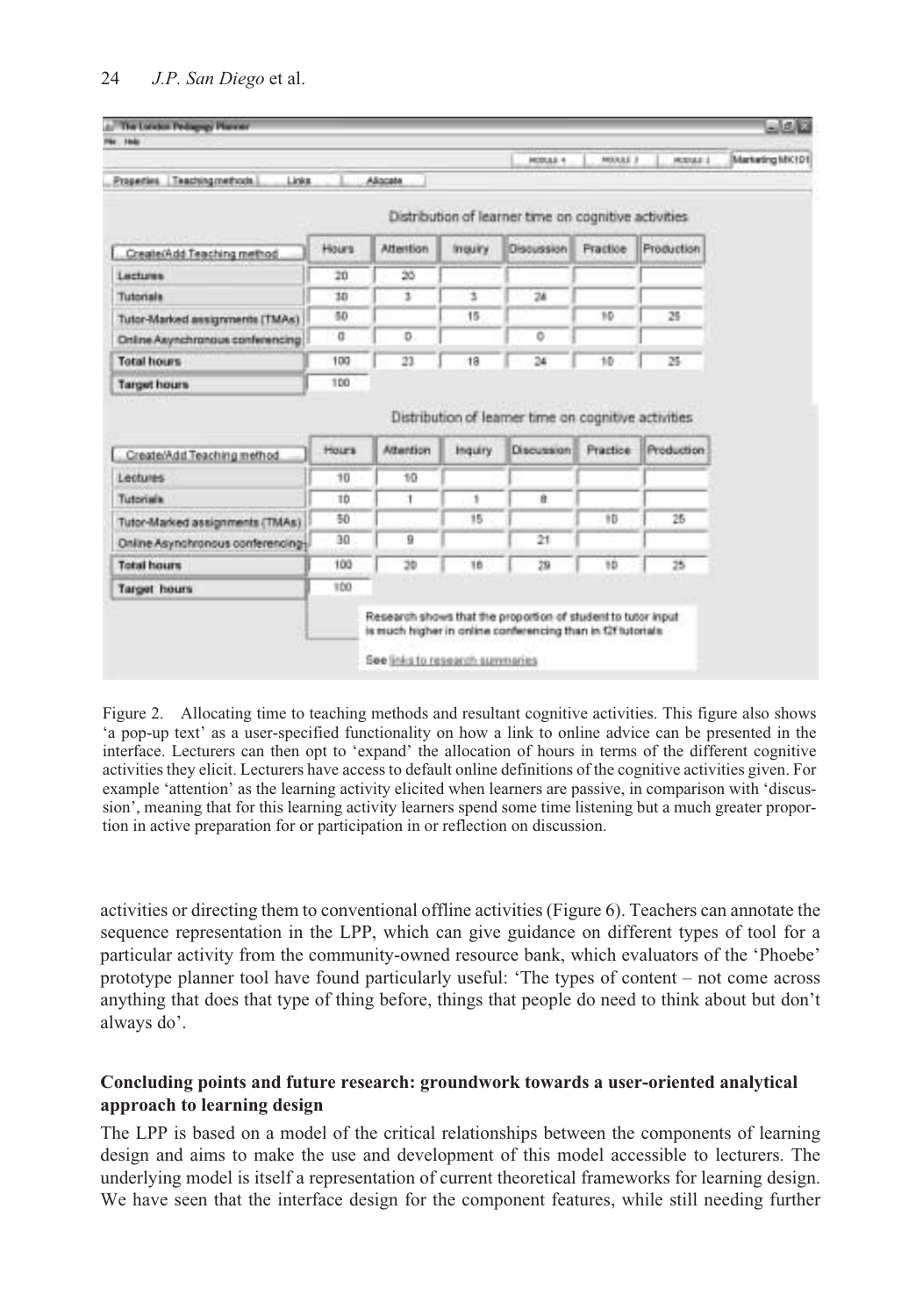

Figure 3. Ensuring appropriate linking between topics (left) and outcomes (right).

development, clearly answers their design needs. In general the feedback from lecturers suggests that:

- the tool provides the kinds of support lecturers need to assist them in learning design for new technologies;
- the visual representations of learning design decisions and their consequences are welcomed, and workable;

| The Landon Pedagogy Platner<br>Hotel              |          |        |             |        |                |         |                 |
|---------------------------------------------------|----------|--------|-------------|--------|----------------|---------|-----------------|
|                                                   |          |        | $-90004711$ |        | <b>HODAP 1</b> | HIGHES. | Marketing MK101 |
| Teaching methods<br>Links<br><b>Properties</b>    | Allocate |        |             |        |                |         |                 |
| Create(Add Topic                                  | Week 1   | Week 2 | Week 3      | Week 4 | Week 5         | Week 8  | Week T          |
| Roles of marketing in sustainable tourism         | □        | Ð      |             |        | o              | ь       | ю               |
| Impacts of tourism marketing                      | □        | ▭      | ⊏           | ▭      | ▭              | ▭       | а               |
| Key sustainability marketing practices            | D        | n      |             | ▭      | о              | ▭       | ▭               |
| Strategic marketing system.                       |          | о      |             |        | a              | □       | n               |
| Principles of sustainable tourism development.    | n        | o      |             | ▭      | ▭              | n       | ю               |
| Operational marketing strategies                  | o        | ю      | ▭           | ▭      | □              | ▭       | o               |
| Monitoring practices of tourism operators         |          | o      |             | O      | U              | ь       | ▭               |
| Create/Add Learning outcome                       |          |        |             |        |                |         |                 |
| Understanding terminologies about marketing       |          | o      | ▭           | ▭      | ▭              | ▭       | ▭               |
| Incorporate sustainable development principles    |          |        | ▭           | n      | ▭              | а       | ▭               |
| Discuss the major impacts of tourism marketing    | ю        | ▭      | ▭           | o      | o              | O       | e               |
| Identify responsible marketing strategies         | о        | o      | п           | □      | □              | □       | ▭               |
| Formulate examples of implementing strategies     | ь        | ▭      | ь           | ▭      | ю              | ▭       | о               |
| Critically analyze and apply a range of concepts. | Ð        | O      | n           | o      |                |         |                 |

Figure 4. Scheduling of topics, with the previously linked outcomes also shown.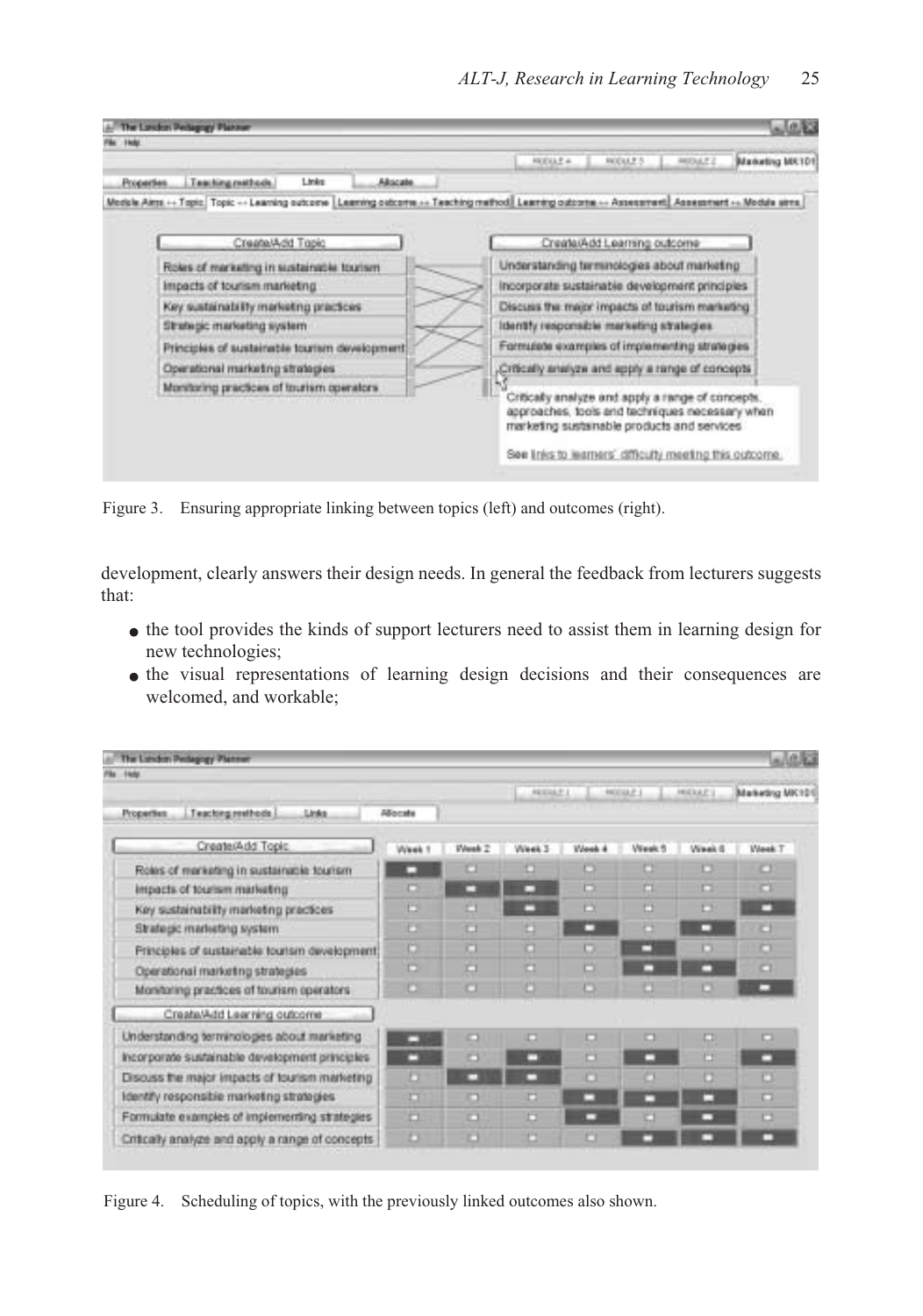| Select learners' likely needs                                                                                                                                             |                                                                                                                                                                                        |
|---------------------------------------------------------------------------------------------------------------------------------------------------------------------------|----------------------------------------------------------------------------------------------------------------------------------------------------------------------------------------|
| Understanding meaning of terms, special words                                                                                                                             | Select a Learning design                                                                                                                                                               |
| Understanding, explaining processes within a system<br>Motivation to do thorough research                                                                                 | Provide a glossary online which can either display the<br>matching terms and definitions, or display each term with                                                                    |
| Understanding how properties of elements in a system.<br>relate to each other.<br>Justituations for key principles or relationships<br>Seeing the familiar as problematic | Provide a concordance tool for a relevant document<br>repository, set a task to use this to generate their own<br>definition of a term, submit it, and ask student groups to           |
| Understanding the value of new concepts.                                                                                                                                  | Ask student groups to research and generate a 'trivial pursuit'<br>style card on one term each. then challenge each other on the                                                       |
|                                                                                                                                                                           | Develop a set of inappropriate uses in context of each term.<br>taken from student assignments and exams, ask students to<br>mark' them alongside expert uses in context, and discuss. |

Figure 5. Learning design selection relevant to learners' needs.

- the design process was quite straightforward, but even at this level prompts lecturers to reconsider their responses and to see links within their module they had not previously noticed;
- the approach of offering default input for design decisions that users can edit or accept is an efficient way of enabling lecturers to work quickly to understand how to use the tool and to use it at the level of analytical detail they prefer;
- lecturers want integration with VLEs and the means to manage the development and sharing of a large number of learning designs.

There are many issues still to be resolved, for example how to represent alternative learning theories, how to establish a unified understanding of the terminologies related to learning design, how

| Create/Add Topic.                                  |                   | Time frame. I Create/Add Actutty. |                                                     |
|----------------------------------------------------|-------------------|-----------------------------------|-----------------------------------------------------|
| Principles of supportative tractars                | 10 excutes        | Notice board.                     |                                                     |
| Examples of principles sustainable tourism         | 15 minutes:       | Role playing                      |                                                     |
| Major types of impacts on tourism practices.       | 20 varages        | Chatricribe.                      |                                                     |
| Benefits of adopting sustainable practices         | 15 minutes        | Voting systems                    |                                                     |
| Roles of Destination Marketing Organisations       | <b>10 minutes</b> | D. & A Journal                    | See très to ecorrigies.<br>case studes, and advices |
| LAMS Output sequence<br>$\mathcal{L}_{\text{max}}$ |                   |                                   |                                                     |
|                                                    |                   |                                   |                                                     |

Figure 6. Annotation of the learning activity sequence in LAMS.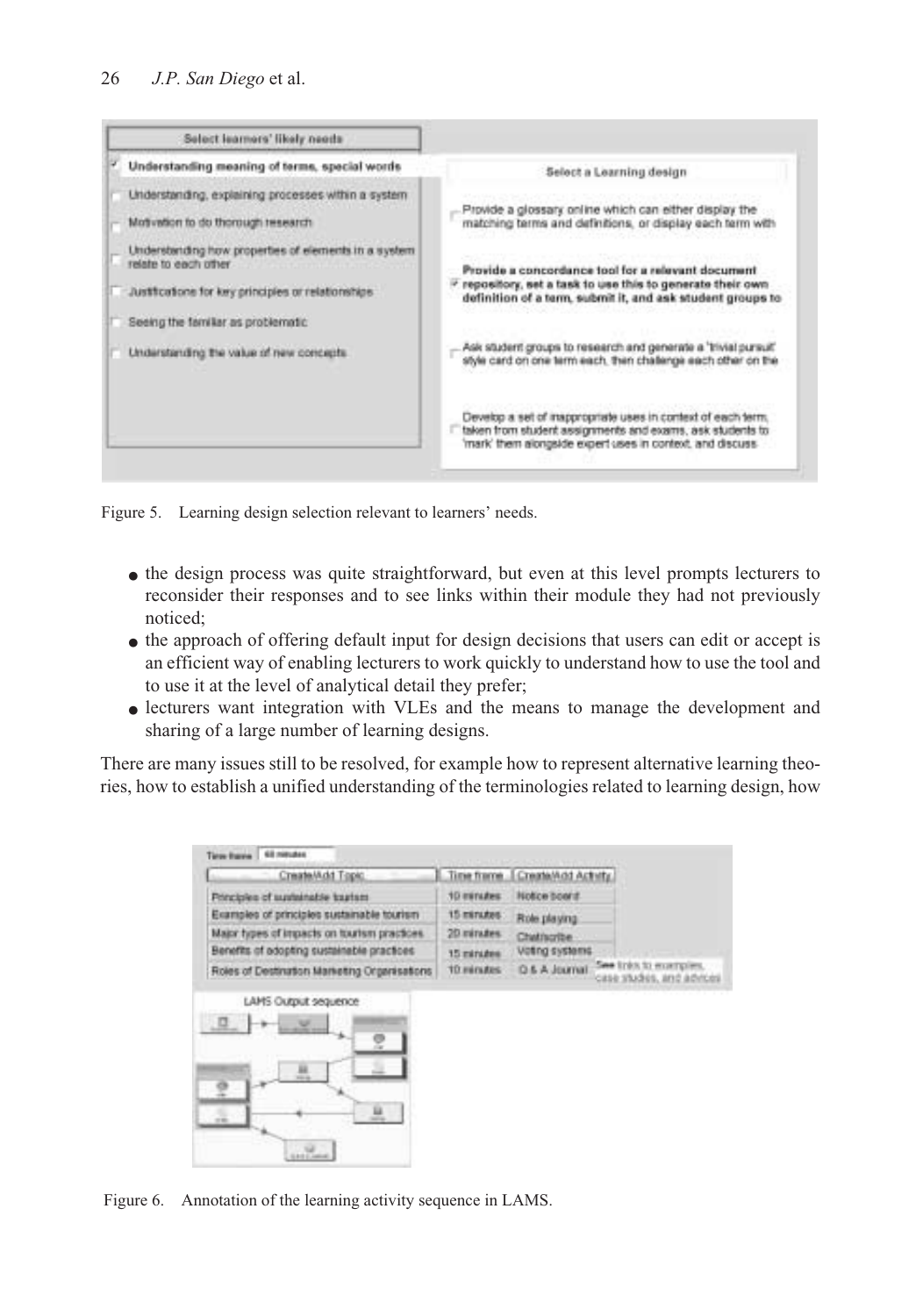to offer a choice of representation, how to track ownership of shared designs, etc. Nonetheless, this style of pedagogy planner provides an effective way to explore these issues.

This research will help inform design-based research. We hope that this tool will aid teachers to be researchers in their own classroom as we are exploring ways in which teachers can generate research data from use of the tool that tests their practice in the form of their design. This is possible by extending the functionality of the tool so that teachers can feedback what has transpired during their teaching back into the LPP and can analyse their inspirational design in comparison with what has transpired.

At present we have not yet isolated the best way to link to external learning activity systems such as LAMS and have not yet fully clarified the requirements to make the tool collaborative. This is the subject of further research. The work to date has shown that the lecturers are enthusiastic about the idea of an interactive and collaborative planning tool for learning design. We have also been able to clarify some of the essential requirements for such a tool. Our findings are:

- a pedagogy planner must have enough flexibility to support lecturer planning and design processes at different levels of granularity – module and session levels certainly, but extending it also to activities within sessions and to aggregating modules into courses and even degree programmes;
- within each level of granularity lecturers want to be able to link to advice on fundamental aspects of learning design;
- a system that offers default 'data' input seems to be effective in guiding lecturers' use of the tool and the decision-making involved;
- lecturers appreciate having visual representations to help them think through the learning design decisions they make at each level;
- by making explicit the results of their decisions, using visual forms of representation, lecturers are able to reflect on what they bring to the classroom;
- lecturers can be designers and act as researchers of the learning experience they are facilitating for their learners;
- it is feasible to model lecturers' approaches to learning design with sufficient flexibility that it can support a range of such approaches.

We aim to address the challenge of providing a design environment in which lecturers can benefit from representations of explicit learning design decisions, build on others' work, make use of learning theories and existing resources, test them in practice and thereby support innovative learning designs. In this way we hope to give lecturers the time and the means to become more closely involved in the design of e-learning pedagogies. We are examining how the use of this approach can alter existing practices of teaching and learning.

## **Acknowledgements**

The London Pedagogy Planner project is funded over two years through the JISC Design for Learning Programme and the University of London Centre for Distance Education.

## **Notes**

- 1. Phoebe, A Wiki to support design for learning. http://phoebe-project.conted.ox.ac.uk/cgi-bin/trac.cgi.
- 2. http://www.jorum.ac.uk/.
- 3. http://openlearn.open.ac.uk/.
- 4. Reusable Learning Objects Centre for Excellence in Teaching and Learning. http://www.rlo-cetl. ac.uk/.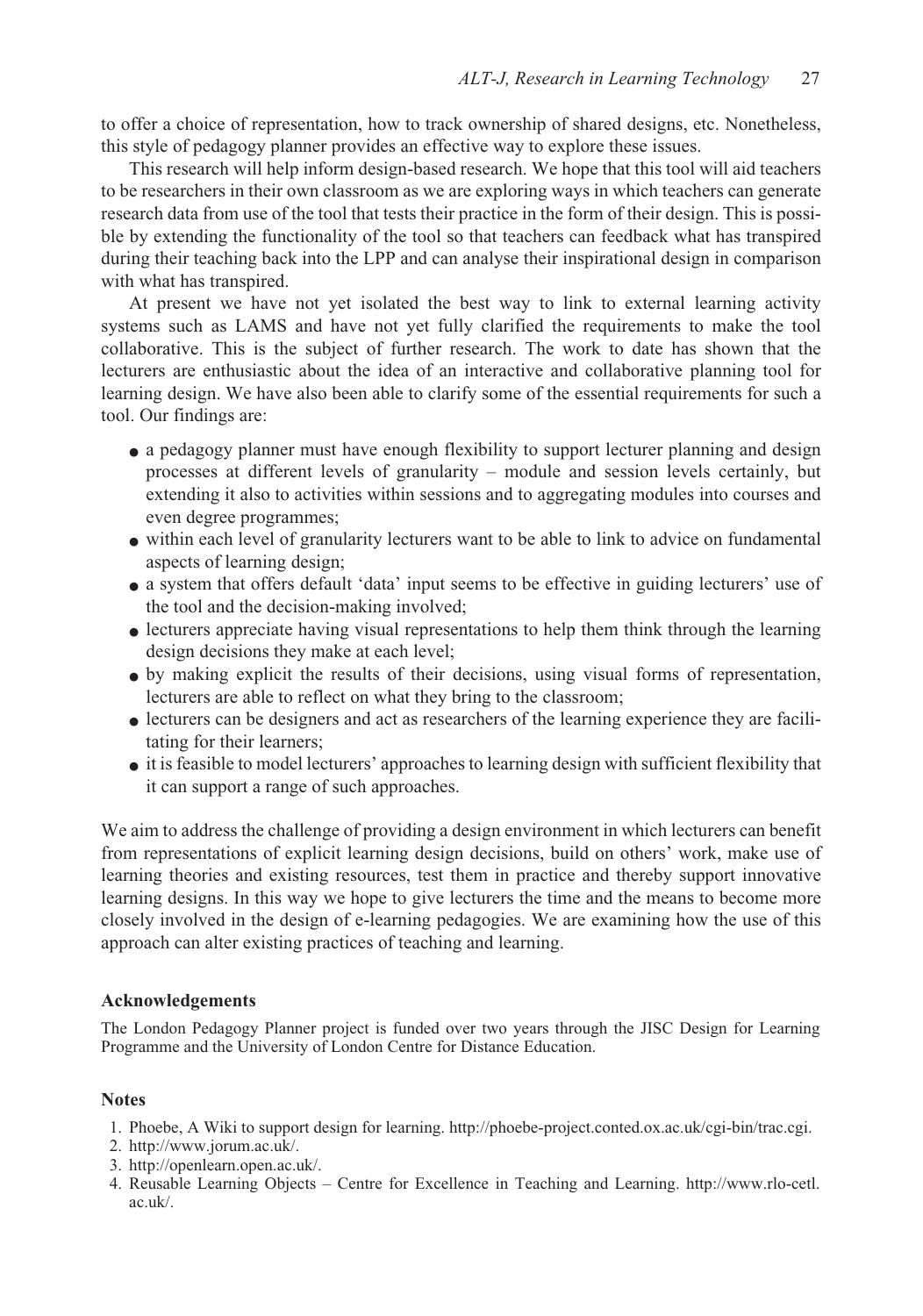#### 28 *J.P. San Diego* et al.

- 5. Centre for Distance Education. http://www.cde.london.ac.uk/.
- 6. Teaching and Learning Research Programme. http://www.tlrp.org/.
- 7. http://www.becta.org.uk/.
- 8. Joint Information Systems Committee. http://www.jisc.ac.uk/.
- 9. National Institute of Adult Continuing Education. http://www.niace.org.uk/.
- 10. Higher Education Academy. http://www.heacademy.ac.uk/.
- 11. Design for Learning. http://www.jisc.ac.uk/whatwedo/programmes/elearning\_pedagogy/elp\_ design learn.aspx.
- 12. Learning Activity Management System. http://www.lamsinternational.com.

#### **References**

- Agostinho, S. 2006. The use of a visual learning design representation to document and communicate teaching ideas. Paper presented at the 23rd annual ascilite conference: Who's learning? Whose technology?, December 3–6, in Sydney, Australia.
- Becta. 2006. *The Becta review 2006: Evidence on the progress of ICT in education.* Coventry, UK: British Educational Communications and Technology Agency.
- Beetham, H. 2004. *Effective practice with e-learning.* Bristol, UK: Joint Information Systems Committee.
- Boyle, T., R. Windle, D. Leeder, H. Wharrad, R. Alton, and J. Cook. 2006. An Agile method for developing learning objects. Paper presented at the 23rd annual ascilite conference: Who's learning? Whose technology?, December 3–6, in Sydney, Australia.
- Britain, S., and O. Liber. 2004. *A framework for the pedagogical evaluation of elearning environments.* Bristol, UK: Joint Information Systems Committee.
- Cameron, L. 2007. Scaffolding effective learning design with pre-service teachers. Paper presented at Ed-Media, World Conference on Educational Multimedia, Hypermedia and Telecommunications 2007, June 25–29, in Vancouver, Canada.
- Carle, A., J. Canny, and M. Clancy. 2006. PACT: A pattern-annotated course tool. Paper presented at Ed-Media, World Conference on Educational Multimedia, Hypermedia and Telecommunications 2006, June 26–30, in Orlando, FL.
- Conole, G., and K. Fill. 2005. A learning design toolkit to create pedagogically effective learning activities. *Journal of Interactive Media in Education* 8: 1–16.
- Conole, G., and M. Oliver. 2006. *Contemporary perspectives in e-learning research.* London: Routledge.
- Conole, G., M. Dyke, M. Oliver, and J. Seale. 2004. Mapping pedagogy and tools for effective learning design. *Computers and Education* 43, nos. 1/2: 17–33.
- Conole, G., A. Littlejohn, I. Falconer, and A. Jeffery. 2005. *Pedagogical review of learning activities and use cases. LADIE Project Report.* JISC E-learning Programme: JISC.
- Dalziel, J. 2003. Implementing learning design: the learning Activity Management System (LAMS). Paper presented at Interact Integrate Impact: the 20th annual conference of the Australasian Society for Computers in Learning in Tertiary Education (ascilite), 7–10 December, in Adelaide, Australia.
- Falconer, I., H. Beetham, R. Oliver, L. Lockyer, and A. Littlejohn. 2007. Mod4L final report: Representing learning designs. Glasgow Caledonian Academy. http://www.academy.gcal.ac.uk/mod4l/.
- Goodyear, P. 2005. Educational design and networked learning: Patterns, pattern languages and design practice. *Australasian Journal of Educational Technology* 21, no. 1: 82–101.
- Inglis, A., and A. Bradley. 2005. Using conceptual mapping as a tool in the process of engineering education program design. *Journal of Learning Design* 1, no. 1: 45–55.
- Joint Information Systems Committee (JISC). 2007. In their own words: Exploring the learners' perspective on e-learning. JISC. http://www.jisc.ac.uk/intheirownwords
- Laurillard, D. 2006. Modelling benefits-oriented costs for technology enhanced learning. *Higher Education*  $54:21-39$ .
- Laurillard, D., and P. McAndrew. 2003. Reusable educational software: A basis for generic learning activities. In *Reusing online resources: A sustainable approach to e-learning,* ed. A. Littlejohn. London: Kogan Page.
- Laurillard, D., T. Boyle, C. Bradley, T. Neumann, and D. Pearce. 2007. *A user-oriented planner for learning analysis and design: Second interim report.* London Knowledge Lab, Institute of Education.
- Laurillard, D., J.P. San Diego, T. Boyle, C. Bradley, D. Ljubojevic, T. Neumann. 2007. *A user-oriented planner for learning analysis and design, Phase 2: Interim report.* London Knowledge Lab, Institute of Education.